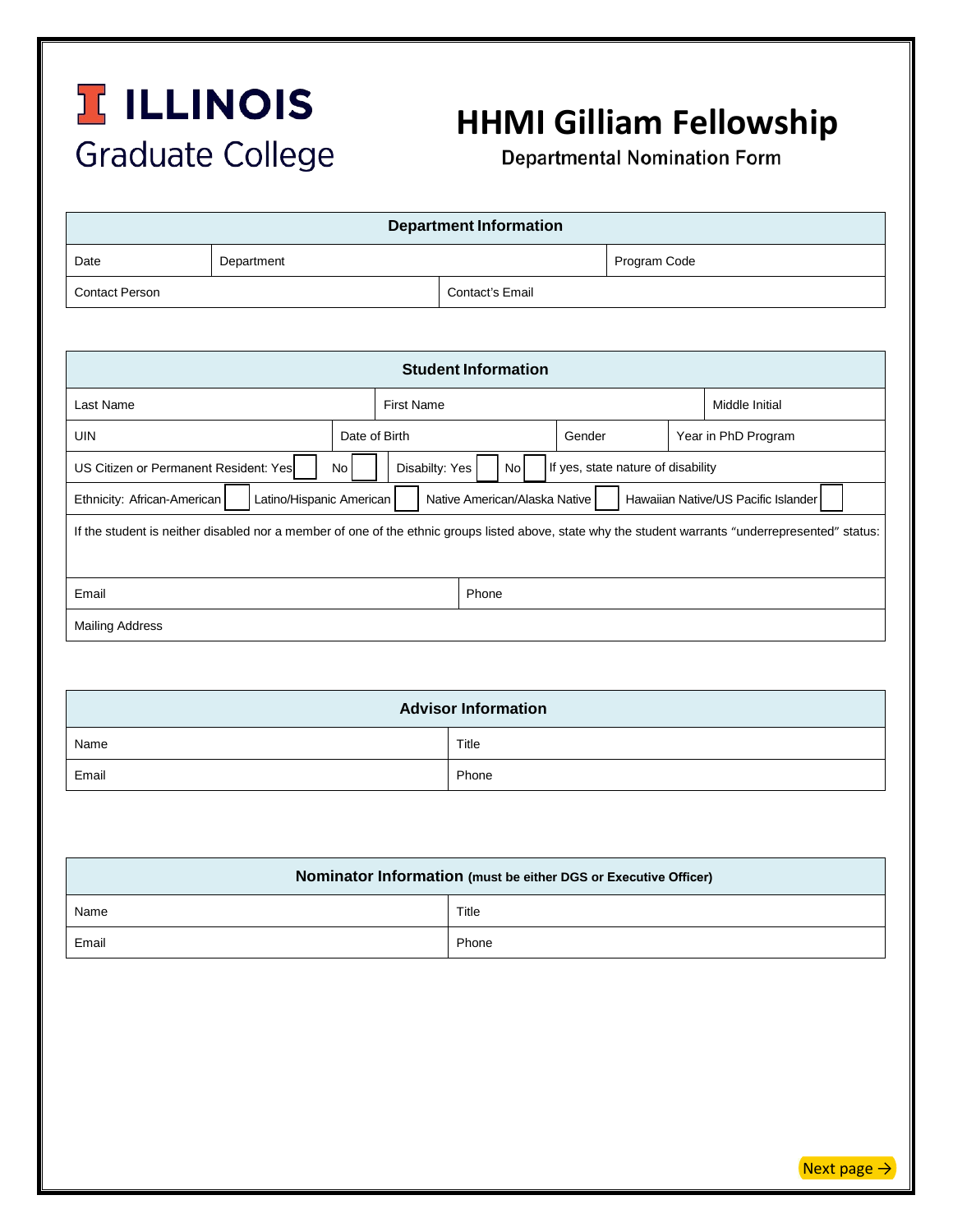## **Questions for the Nominator**

**Using only the spaces below, please answer the following three questions.** 

**1. What is the evidence that the graduate program is committed to advancing diversity and inclusion in science?** *(900 character limit)*

**2. How will HHMI's Gilliam Fellowship for Advanced Study help to improve the quality of the graduate program and create an inclusive environment?** *(900 character limit)*